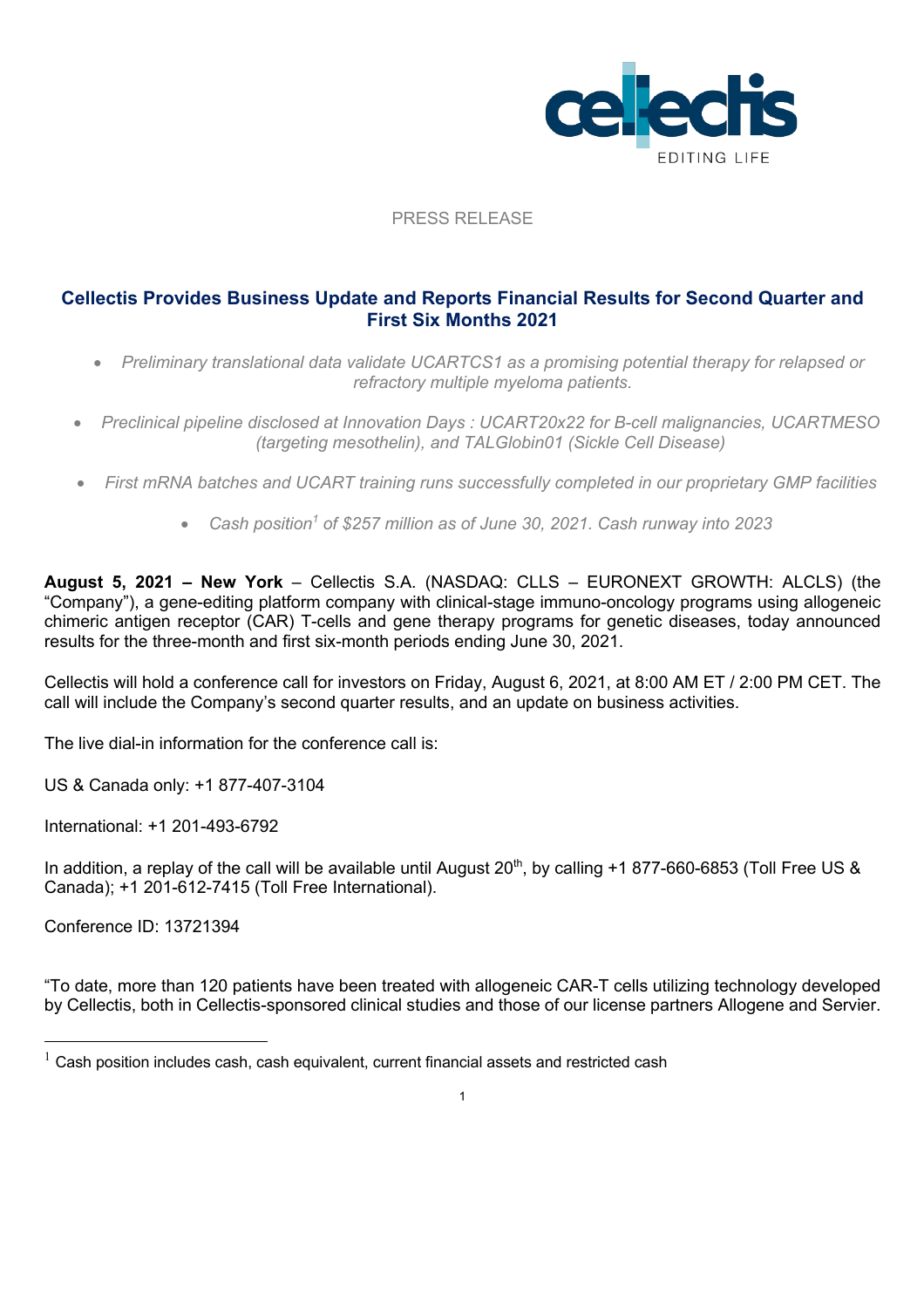We continue to advance all of our UCART programs and, with the announcement of exciting new preclinical programs, we are now targeting solid tumors. These updates clearly show our potential and ability to advance the field of allogeneic CAR-T cell therapy. Furthermore, we announced .HEAL, our novel gene therapy platform to address genetic diseases. Over the coming months, we also plan to expand our internal manufacturing capabilities to strengthen our manufacturing autonomy. We will present clinical and translational data at forthcoming scientific conferences as our clinical stage programs continue to advance. Finally, we are assessing different strategies in the Company deployment of the current structure and finance." said Dr. André Choulika, CEO of Cellectis.

# **Allogeneic CAR T-Cell Development Programs**

# *Sponsored Phase 1 Studies*

Cellectis continues to make progress, enrolling patients throughout its three sponsored Phase 1 dose escalation trials:

- UCART22 is an allogeneic CAR T-cell product candidate for patients with relapsed or refractory B cell acute lymphoblastic leukemia (r/r B-ALL)
- UCART123 is an allogeneic CAR T-cell product candidate for patients with relapsed or refractory acute myeloid leukemia (r/r AML)
- UCARTCS1 is an allogeneic CAR T-cell product candidate for patients with relapsed or refractory multiple myeloma (r/r MM)
	- $\circ$  Cellectis presented preliminary translational data from the first group of patients enrolled in the MELANI-01 trial of UCARTCS1 at the virtual American Society of Gene and Cell Therapy  $(ASGCT)$  24<sup>th</sup> annual meeting.
	- o Early preliminary data validates CS1 as a target for allogeneic CAR-T cells in r/r MM. UCARTCS1 expansion and persistence was observed and correlated with changes in relevant serum cytokines and anti-myeloma activity.
	- o The MELANI-01 trial is currently enrolling patients at dose level -1, the first of three planned dose levels.

# *Wholly-controlled UCART Preclinical Programs*

Cellectis hosted a virtual event called Cellectis Innovation Days, that took place May 24-28, 2021. The event provided an inside look at the Company's current and new product candidate pipeline, manufacturing capabilities, and proprietary technologies, including four new UCART preclinical programs targeting B-cell lymphomas and solid tumors. These wholly-owned immune-oncology programs include:

- UCART20x22, which is in development as the first allogeneic dual CAR T-cell product candidate for Bcell malignancies;
- UCARTMESO, which is an allogeneic CAR T-cell product candidate for mesothelin expressing solid tumors ;
- UCARTMUC1, which is an allogeneic CAR T-cell product candidate for mucin-1 expressing epithelial cancers;
- UCARTFAP, which is an allogeneic CAR-T product candidate targeting cancer associated fibroblasts (CAFs) in the tumor microenvironment.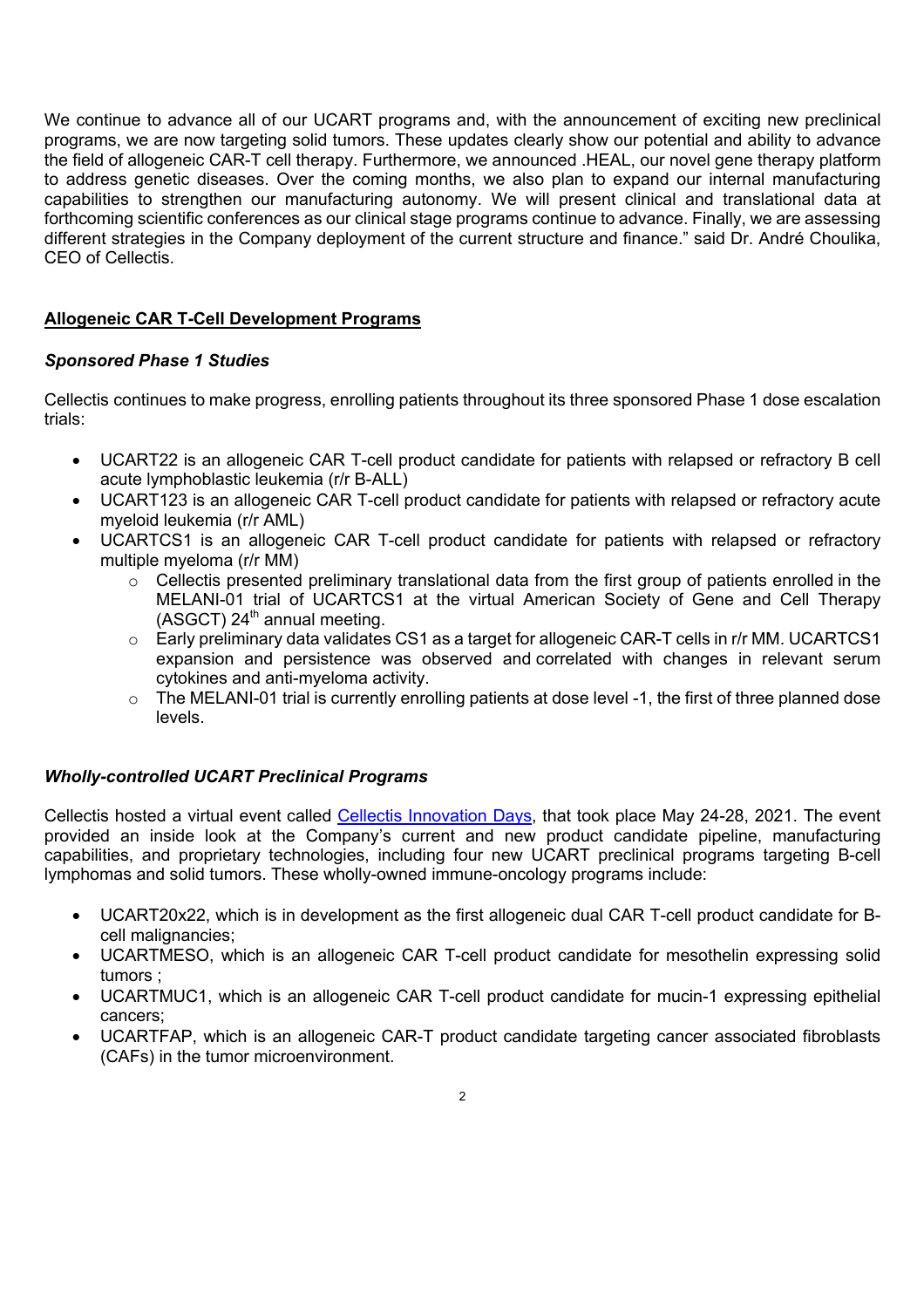Cellectis continues to build its UCART pipeline and advance product candidates with industry leading partners. Cellectis anticipates the filing of two investigational new drug (IND) applications for UCART20x22 and UCARTMESO in 2022.

## **Gene Therapy Programs**

.HEAL is a new gene therapy platform for genetic diseases developed by Cellectis. The platform leverages the power of TALEN® gene editing technology to perform genome surgery resulting in highly efficient and precise gene inactivation, insertion, and correction in hematopoietic stem cells (HSCs). Cellectis has announced programs in sickle cell disease, lysosomal storage disorders and primary immunodeficiencies. More information is available in replays of Cellectis' Innovation Days, available here.

# *Sickle Cell Disease (SCD)*

.HEAL's lead product candidate is TALGlobin01, an autologous ex vivo TALEN®-edited CD34+ HSC therapy for the treatment of SCD. TALGlobin01 is developed using both TALEN® technology to induce a double strand DNA break in the SCD-causing hemoglobin subunit beta (*HBB)* gene and adeno-associated virus (AAV) particles containing a DNA repair template designed to correct the faulty HBB gene via endogenous homology directed repair. Cellectis plans to file an IND for TALGlobin01 in 2022.

## *Lysosomal storage disorders (LSDs)*

. LSDs are rare disorders in which enzymes that contribute to normal breakdown of lipids (fats) or carbohydrates (sugars) inside cells lose function or are lacking due to genetic mutatations. The accumulation, or storage, of cell byproducts leads to cell toxicity and organ damage. There are more than 50 LSDs which have a variety of symptoms including impaired organ function or neurological complications. Cellectis has developed an artificial exon strategy (ArtEx) to introduce a corrected gene copy coding for an LSD enzyme into the genome of myeloid cells without affecting endogenous gene expression. This approach would avoid the potential collateral effect of knocking out the endogenous gene without a correct replacement.

This editing strategy opens new avenues for the treatment of LSDs, as it would allow to address the systemic lack of lysosomal enzyme activity, including in the brain, and could be used to produce virtually any defective LSD enzyme. It represents a new platform, in which a single and well characterized TALEN® could be used to treat different LSDs.

## *Primary Immunodeficiencies*

In collaboration with Professor Toni Cathomen, scientific director at the Center for Chronic Immunodeficiency, Medical Center - University of Freiburg, Germany, Cellectis is developing two gene edited HSC product candidates to address primary immunodeficiencies:

RAG1 Severe Combined Immunodeficiency (SCID)

• Newborns with RAG1 SCID have extremely low levels of B and T cells and a severe risk of recurrent, life-threatening infections. RAG1 is an essential enzyme specifically and temporarily expressed in the early development of T and B cells, making traditional gene therapy approaches challenging due to the need for tight and precise spatio-temporal expression control. Using Cellectis' TALEN® technology and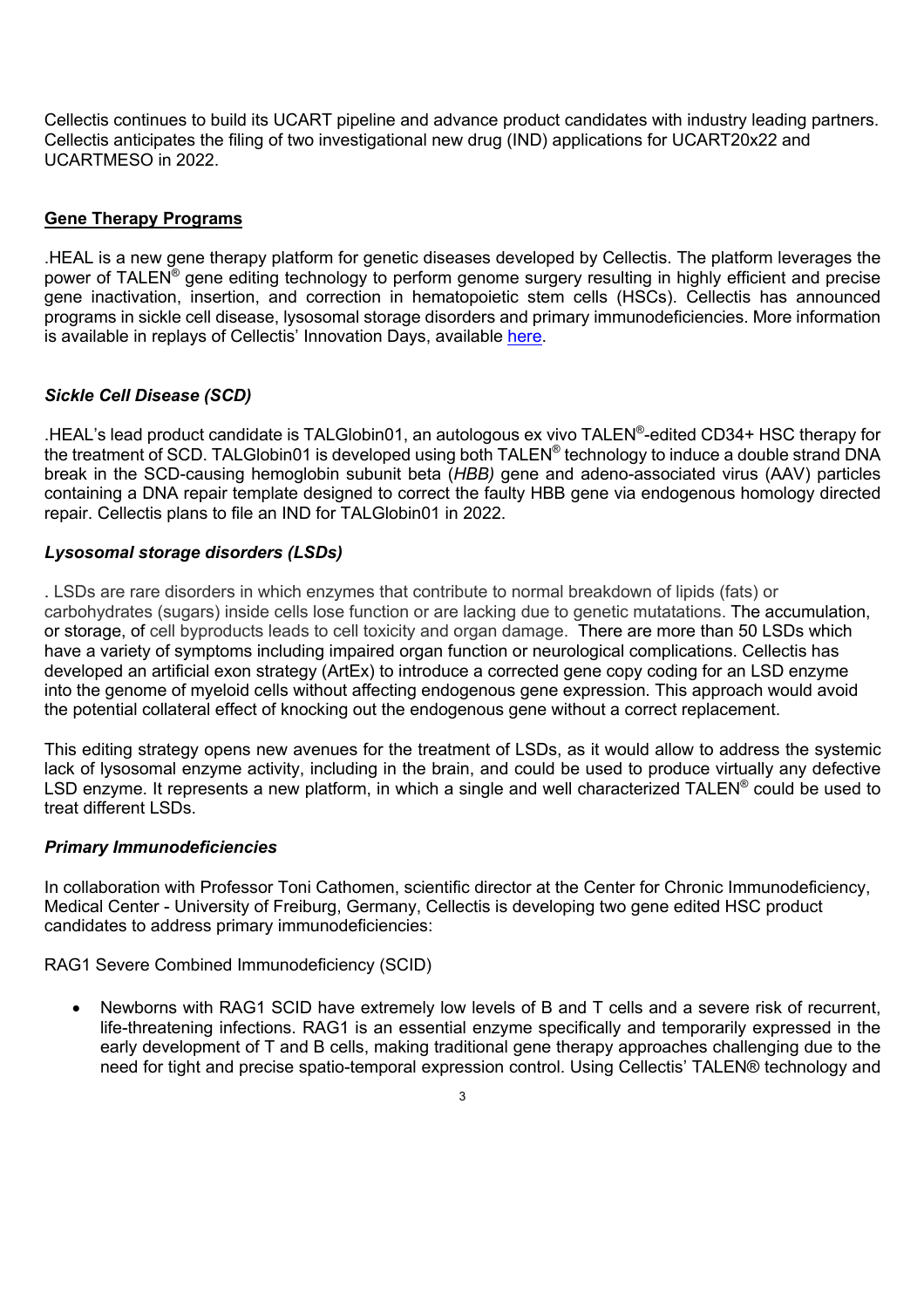HSCs, Professor Cathomen engineered HSCs with a corrected copy of RAG1 that replaced the existing, mutated copy of RAG1. The precise replacement of the mutated gene enables the corrected RAG1 to be expressed at its natural timing and stage of cell development.

Hyper IgE syndrome

• Hyper IgE syndrome is characterized by high levels of IgE and is often accompanied by eczema, recurrent skin abscesses and lung infections, and a high number of eosinophils in the blood. A mutation in the transcription factor STAT3 has been associated with the most common form of this disease. Cellectis has developed a strategy applicable in HSCs and T-cells, to insert a corrected version of the STAT3 gene into the patient's genome to restore its functionality.

## **Licensed Allogeneic CAR T-Cell Development Programs**

# *ALLOGENE/SERVIER: ALLO-501 and ALLO-501A in patients with relapsed/refractory non-Hodgkin lymphoma (r/r NHL)*

- Allogene presented updated data from the ongoing Phase 1 ALPHA (ALLO-501) and ALPHA2 (ALLO-501A) trials in relapsed/refractory non-Hodgkin lymphoma (NHL) at their CD19 Forum in May and the Annual Meeting of the American Society of Clinical Oncology (ASCO) in June.
	- $\circ$  Data from the ALPHA trial supports the ability of a single administration of ALLO-501 to generate deep and durable responses at a rate that is similar to approved autologous CAR T therapies. Interim Phase 1 ALPHA2 data demonstrated a comparable efficacy and safety profile for ALLO-501A relative to ALLO-501.
	- $\circ$  ALLO-501 and ALLO-501A demonstrated a manageable safety profile with no dose limiting toxicities or graft-vs-host disease, limited immune effector cell-associated neurotoxicity syndrome (ICANS) and cytokine release syndrome (CRS) observed.
	- o Next readout from this program is expected in late 2021.
- Allogene plans to collect additional data from the consolidation arms of the ALPHA and ALPHA2 studies, finalize a dose and schedule of ALLO-501A and lymphodepletion for a pivotal Phase 2 trial, and discuss the Phase 2 trial design with regulatory authorities. Pending regulatory feedback, Allogene plans to move to the Phase 2 Pivotal ALPHA2 trial at the end of 2021.

## *ALLOGENE: ALLO-715 and ALLO-605 in patients with relapsed/refractory multiple myeloma (r/r MM)*

- Allogene's UNIVERSAL trial, investigating ALLO-715 as a monotherapy and in combination with nirogacestat, SpringWorks Therapeutics' investigational gamma secretase inhibitor, continues to enroll patients with relapsed/refractory MM. Updated data from the monotherapy arm of the study are anticipated in Q4 2021. In April, ALLO-715 was granted Regenerative Medicine Advanced Therapy (RMAT) designation by the U.S. Food and Drug Administration (FDA).
- The Phase 1 dose escalation portion of Allogene's IGNITE trial evaluating ALLO-605, an anti-BCMA TurboCAR T cell therapy, began dosing patients. In June, the FDA granted ALLO-605 Fast Track designation based on the potential of ALLO-605 to address the unmet need for patients who have failed other standard MM therapies.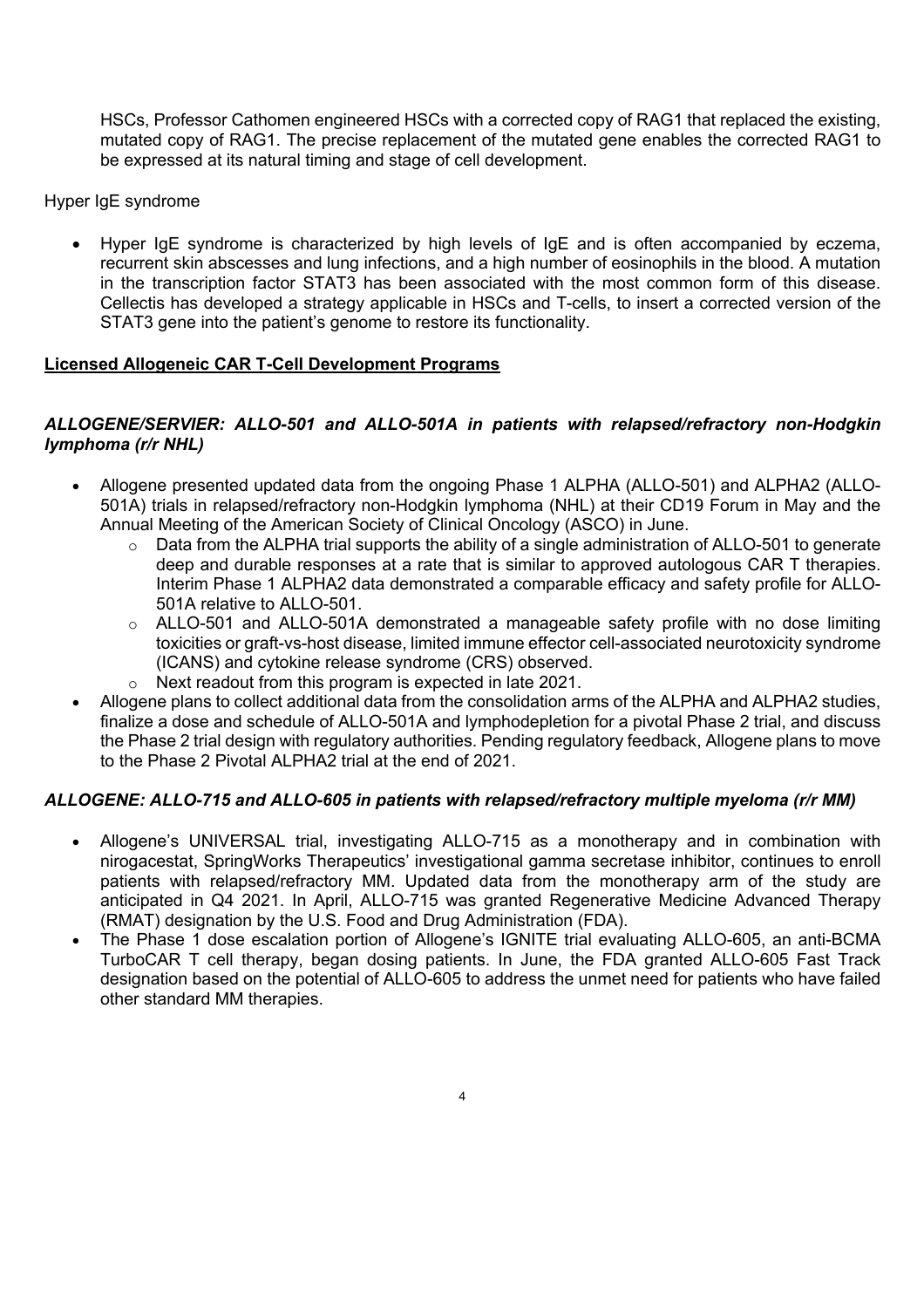## *ALLOGENE: ALLO-316 in patients with advanced or metastatic clear cell renal cell carcinoma*

• Allogene's Phase 1 TRAVERSE trial evaluating ALLO-316, its first CAR T candidate for solid tumors, continues to progress in patients with advanced or metastatic clear cell renal cell carcinoma (ccRCC) with initial data anticipated in 2022.

Allogene's CD19 AlloCAR T program utilizes Cellectis technologies. ALLO-501 and ALLO-501A are being jointly developed under a collaboration agreement between Servier and Allogene based on an exclusive license granted by Cellectis to Servier. Servier grants to Allogene exclusive rights to ALLO-501 and ALLO-501A in the U.S., while Servier retains exclusive rights for all other countries.

The anti-BCMA and anti-CD70 AlloCAR T programs, which utilize the Cellectis TALEN® technology, are licensed exclusively from Cellectis by Allogene and Allogene holds global development and commercial rights to these AlloCAR T programs. TurboCAR™ is a trademark of Allogene Therapeutics, Inc.

### **Partnership Updates**

### *Sanofi*

- In May 2021, Cellectis entered into a partnership agreement and a supply agreement regarding alemtuzumab, an anti-CD52 monoclonal antibody, to be used as part of the lymphodepleting regimen in certain Cellectis' sponsored UCART clinical trials.
- As part of the agreement, Sanofi will supply alemtuzumab to support Cellectis' clinical trials and the parties agreed to enter into discussions to execute a commercial supply of alemtuzumab under preagreed financial conditions.

#### **Manufacturing Facility**

#### *Paris Manufacturing Facilities*

- The site finalized the manufacturing of plasmid starting materials and is now fully operational.
- The site is now focusing on mRNA production for our gene editing tools TALEN®.
- The site remains on track for the manufacturing of viral vectors.

#### *Raleigh GMP Manufacturing Facility*

- Two UCART training runs (from starting cells to vialed drug product) were successfully completed.
- Qualification activities for the facility, equipment and systems are nearing completion and on track for start of production mid-2021.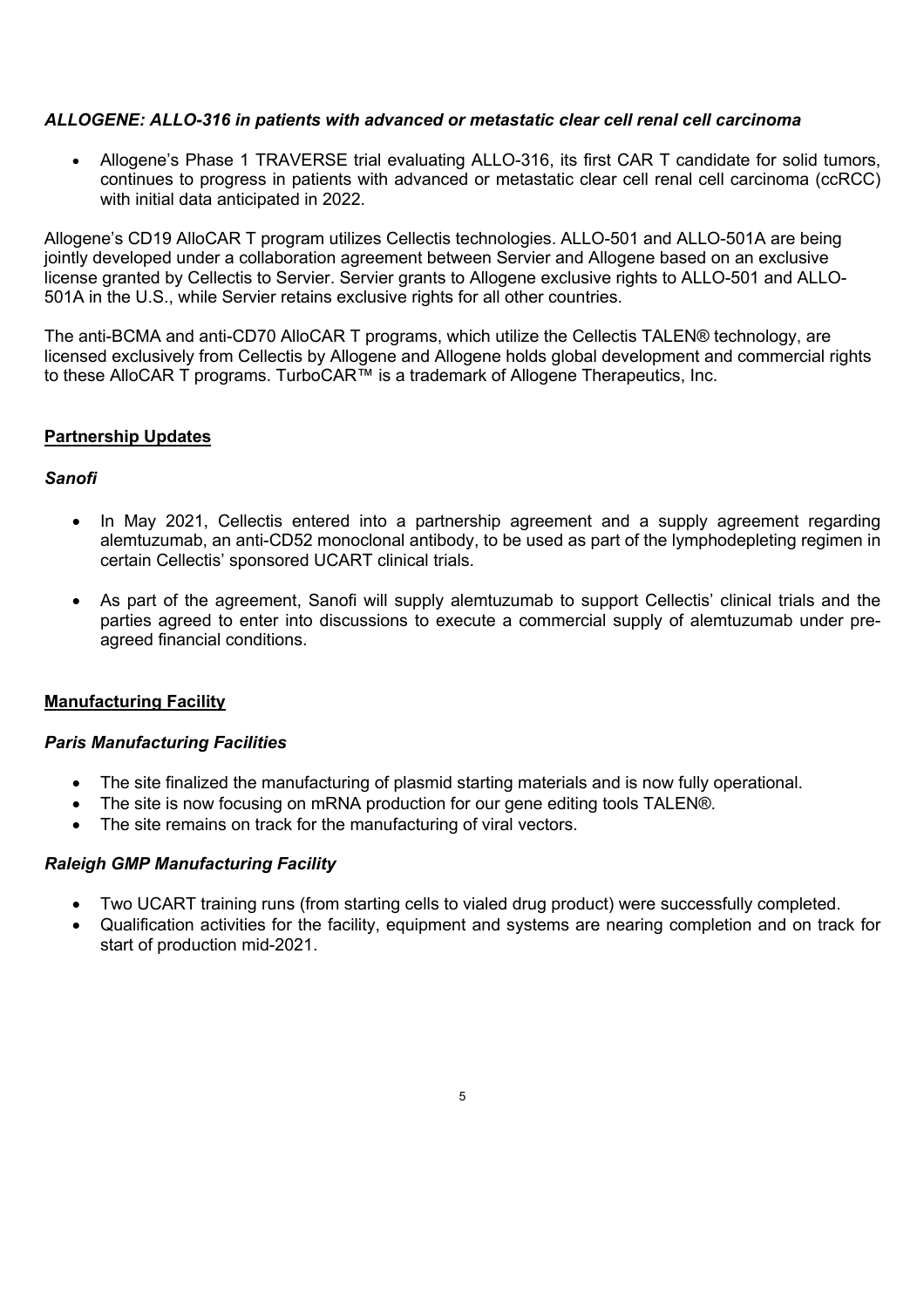## **Financial Results**

The interim condensed consolidated financial statements of Cellectis, which consolidate the results of Calyxt, Inc. of which Cellectis is a 64.4% stockholder (as of June 30, 2021), have been prepared in accordance with International Financial Reporting Standards, as issued by the International Accounting Standards Board ("IFRS").

We present certain financial metrics broken out between our two reportable segments – Therapeutics and Plants – in the appendices of this second quarter 2021 and first half 2021 financial results press release.

### **Second Quarter and First Half 2021 Financial Results**

**Cash:** As of June 30, 2021, Cellectis, including Calyxt, had \$257 million in consolidated cash, cash equivalents, current financial assets and restricted cash of which \$238 million are attributable to Cellectis on a stand-alone basis. This compares to \$274 million in consolidated cash, cash equivalents, current financial assets and restricted cash as of December 31, 2020, of which \$244 million was attributable to Cellectis on a stand-alone basis. This net decrease of \$17 million primarily reflects (i) \$59 million of net cash flows used in operating, investing and lease financing activities of Cellectis, (ii) \$12 million of net cash flows used in operating, capital expenditures and lease financing activities of Calyxt and (iii) \$3 million of unfavorable FOREX impact which was partially offset by (iv) \$46 million of net equity proceeds raised from sales under the Company's "At-The-Market" (ATM) program in April 2021 and (v) \$11 million of proceeds from stock options exercises at Cellectis. We believe that the consolidated cash, cash equivalents, current financial assets and restricted cash position of Calyxt as of June 30, 2021 will be sufficient to fund its operations into the second half of 2022, while amounts attributable to Cellectis will be sufficient to fund Cellectis operations into early 2023.

**Revenues and Other Income:** Consolidated revenues and other income were \$15 million for the three months ended June 30, 2021, of which \$13 million was attributable to Calyxt, compared to \$5 million for the three months ended June 30, 2020. Consolidated revenues and other income were \$43 million for the six months ended June 30, 2021, compared to \$56 million for the six months ended June 30, 2020. 57% of consolidated revenues and other income was attributable to Cellectis in the first half of 2021. This decrease between the six months ended June 30, 2021 and 2020 was mainly attributable to a \$28 million upfront payment received in March 2020 and the recognition of \$19 million of other previously-received upfront and milestone payments on the five released targets based on the March 2020 amendment of the License, Development and Commercialization Agreement signed with Servier. That was partially offset by (i) the recognition of \$15 million in Cytovia stock or an upfront non-cash payment of \$15 million if certain conditions are not met by December 31, 2021, (ii) the recognition of a \$5 million milestone payment from Allogene related to the Phase 1 clinical study for ALLO-316, in advanced or metastatic clear cell renal cell carcinoma and by (iii) \$17 million from higher high oleic soybean revenues at **Calyxt** 

**Cost of Revenues:** Consolidated cost of revenues were \$12 million for the three months ended June 30, 2021 compared to \$6 million for the three months ended June 30, 2020. Consolidated cost of revenues was \$20 million for the six months ended June 30, 2021 compared to \$10 million for the six months ended June 30, 2020. This increase was primarily explained by the cost of products sold during the period by Calyxt.

**R&D Expenses:** Consolidated R&D expenses were \$31 million for the three months ended June 30, 2021 compared to \$23 million for the three months ended June 30, 2020. Consolidated R&D expenses were \$62 million for the six months ended June 30, 2021 compared to \$44 million for the six months ended June 30, 2020. 91% of consolidated R&D expenses was attributable to Cellectis in the first half of 2021. The \$19 million increase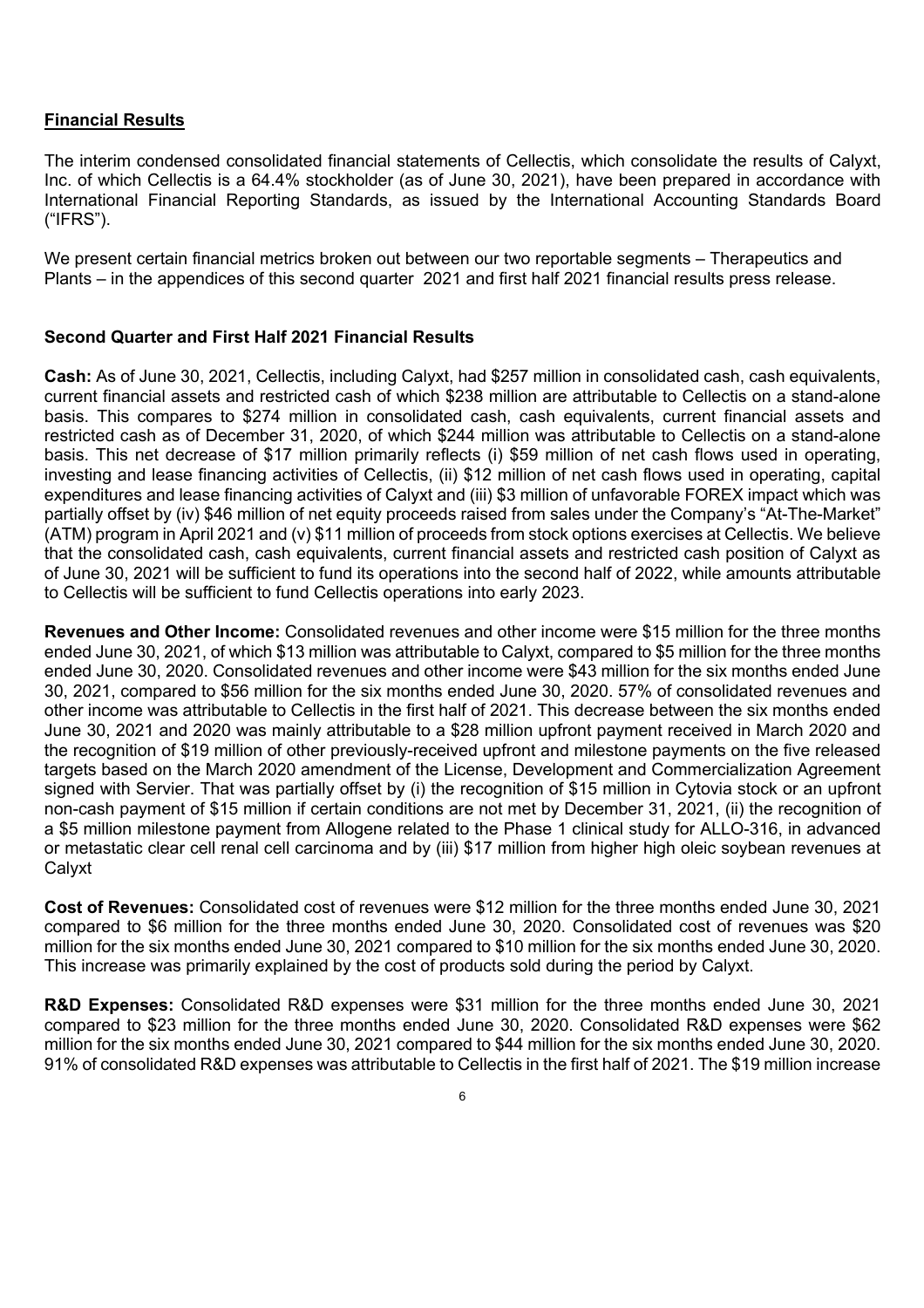between the first half of 2021 and 2020 was primarily attributable to (i) higher wages and salaries and social charges on stock option grants of \$8 million and to (ii) higher purchases, external and other expenses of \$11 million which was partially offset by lower non-cash stock-based compensation expenses of \$0.5 million.

**SG&A Expenses:** Consolidated SG&A expenses were \$9 million for the three months ended June 30, 2021 compared to \$9 million for the three months ended June 30, 2020. Consolidated SG&A expenses were \$18 million for the six months ended June 30, 2021 compared to \$21 million for the six months ended June 30, 2020. 59% of consolidated SG&A expenses was attributable to Cellectis in the first half of 2021. The \$3 million decrease was attributable to lower non-cash stock-based compensation expenses of \$5 million which was partially offset by higher wages and salaries and social charges on stock option grants of \$2 million.

**Net Income (loss) Attributable to Shareholders of Cellectis:** The consolidated net loss attributable to shareholders of Cellectis was \$40 million (or \$0.88 per share) for the three months ended June 30, 2021, of which \$37 million was attributed to Cellectis, compared to \$32 million (or \$0.76 per share) for the three months ended June 30, 2020, of which \$25 million was attributed to Cellectis. The consolidated net loss attributable to Shareholders of Cellectis was \$52 million (or \$1.17 per share) for the six months ended June 30, 2021, of which \$43 million loss was attributed to Cellectis, compared to a loss of \$12 million (or \$0.29 per share) for the six months ended June 30, 2020, of which \$3 million income was attributable to Cellectis. This \$40 million increase in net loss between first half 2021 and 2020 was primarily driven by a decrease in revenues and other income of \$14 million and by an increase in operating expenses of \$25 million.

## **Adjusted Net Income (Loss) Attributable to Shareholders of Cellectis:**

The consolidated adjusted net loss attributable to shareholders of Cellectis was \$36 million (or \$0.80 per share) for the three months ended June 30, 2021, of which \$34 million is attributed to Cellectis, compared to a net loss of \$29 million (or \$0.68 per share) for the three months ended June 30, 2020, of which \$23 million was attributed to Cellectis. The consolidated adjusted net loss attributable to Shareholders of Cellectis was \$48 million (or \$1.08 per share) for the six months ended June 30, 2021, of which \$38 million loss was attributable to Cellectis, compared to a loss of \$4 million (or \$0.09 loss per share) for the six months ended June 30, 2020, of which \$8 million income was attributable to Cellectis. Please see "Note Regarding Use of Non-GAAP Financial Measures" for reconciliation of GAAP net income (loss) attributable to shareholders of Cellectis to adjusted net income (loss) attributable to shareholders of Cellectis.

We currently foresee focusing our cash spending at Cellectis for the Full Year of 2021 in the following areas:

- Supporting the development of our pipeline of product candidates, including the manufacturing and clinical trial expenses of UCART123, UCART22, UCARTCS1 and new product candidates, and
- Operating our state-of-the-art manufacturing capabilities in Paris (France), and Raleigh (North Carolina, U.S.A); and
- Continuing strengthening our manufacturing and clinical departments, including hiring talented personnel.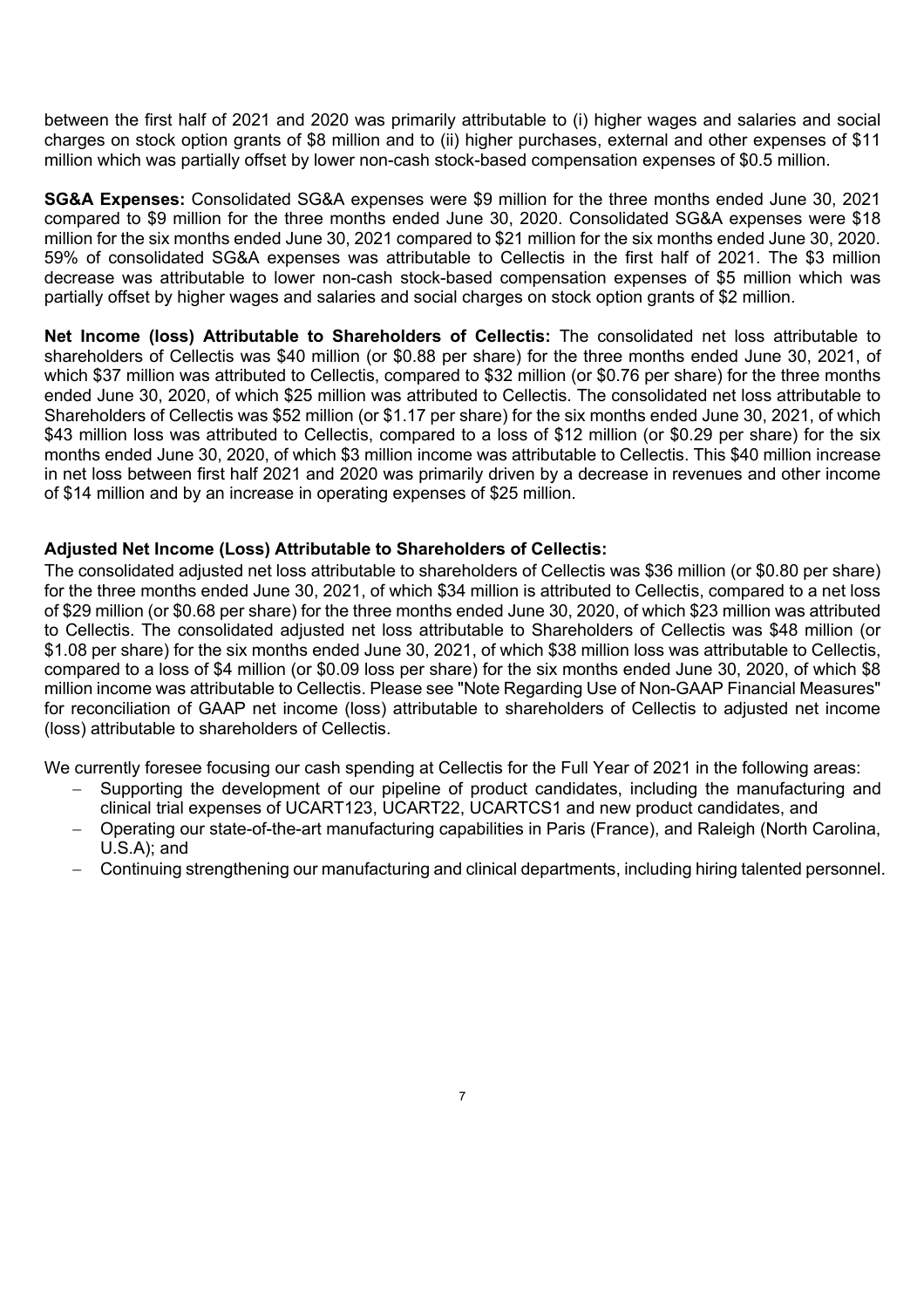# **CELLECTIS S.A. STATEMENT OF CONSOLIDATED FINANCIAL POSITION (\$ in thousands, except per share data)**

|                                                          | As of                |                              |
|----------------------------------------------------------|----------------------|------------------------------|
|                                                          | December 31,<br>2020 | June 30, 2021<br>(unaudited) |
| <b>ASSETS</b>                                            |                      |                              |
| <b>Non-current assets</b>                                |                      |                              |
| Intangible assets                                        | 1,584                | 1,584                        |
| Property, plant, and equipment                           | 71,673               | 79,478                       |
| Right-of-use assets                                      | 73,845               | 74,050                       |
| Other non-current financial assets                       | 7,007                | 22,101                       |
| <b>Total non-current assets</b>                          | 154,109              | 177,214                      |
| <b>Current assets</b>                                    |                      |                              |
| <b>Inventories</b>                                       | 1,606                | 2,468                        |
| Trade receivables                                        | 5,171                | 3,878                        |
| Subsidies receivables                                    | 10,703               | 5,654                        |
| Other current assets                                     | 29,643               | 16,733                       |
| Cash and cash equivalent and Current financial<br>assets | 268,239              | 251,619                      |
| <b>Total current assets</b>                              | 315,362              | 280,352                      |
| <b>TOTAL ASSETS</b>                                      | 469,471              | 457,565                      |
| <b>LIABILITIES</b>                                       |                      |                              |
| <b>Shareholders' equity</b>                              |                      |                              |
| Share capital                                            | 2,785                | 2,947                        |
| Premiums related to the share capital                    | 863,912              | 920,591                      |
| Currency translation adjustment                          | (4,089)              | (9,602)                      |
| Retained earnings                                        | (505, 961)           | (586, 284)                   |
| Net income (loss)                                        | (81, 074)            | (51, 787)                    |
| <b>Total shareholders' equity - Group Share</b>          | 275,573              | 275,864                      |
| Non-controlling interests                                | 33,273               | 26,458                       |
| <b>Total shareholders' equity</b>                        | 308,846              | 302,323                      |
| <b>Non-current liabilities</b>                           |                      |                              |
| Non-current financial liabilities                        | 28,836               | 23,475                       |
| Non-current lease debts                                  | 75,764               | 75,763                       |
| Non-current provisions                                   | 4,010                | 3,610                        |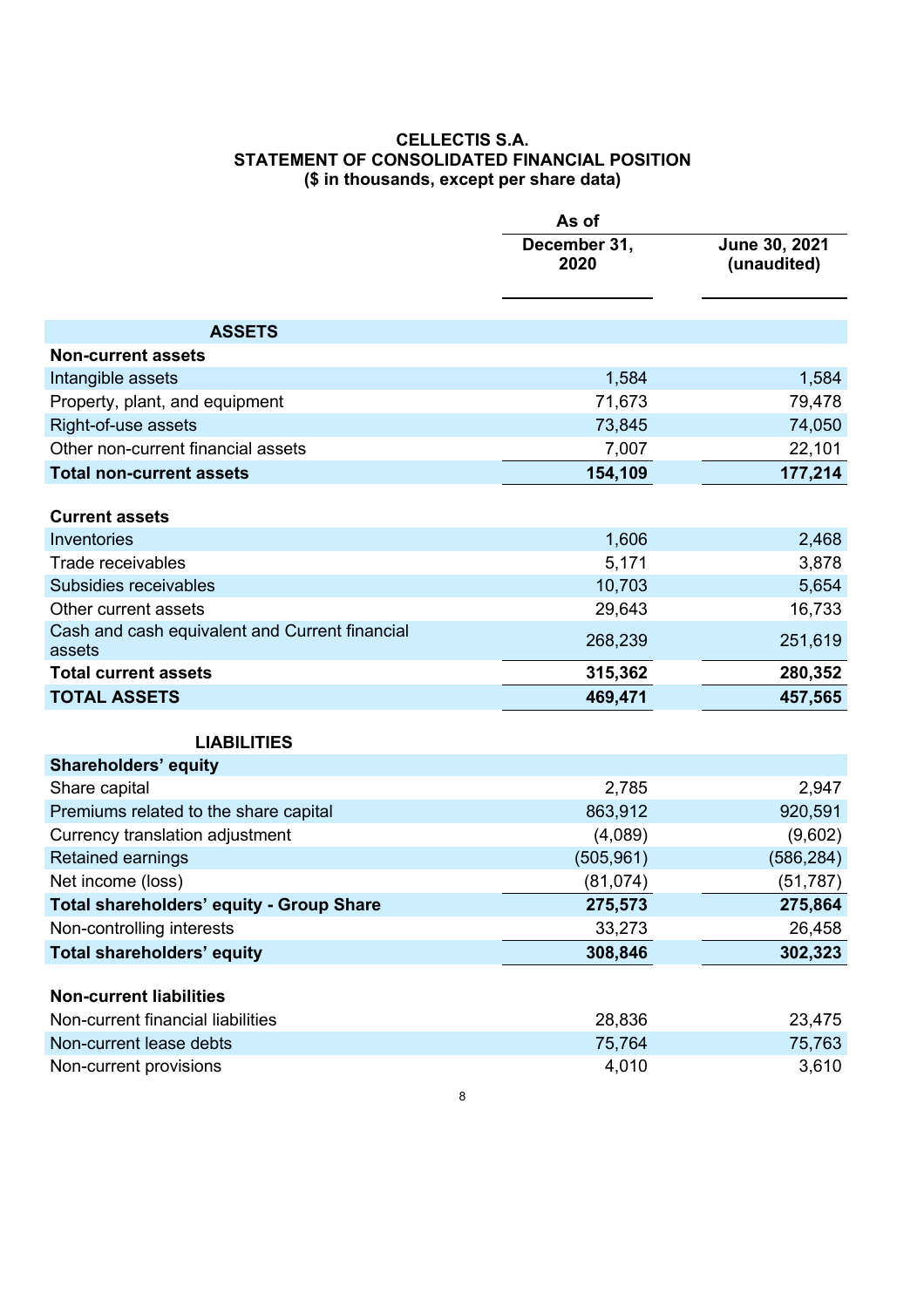| Non-current liabilities                                     | 0       | 948     |
|-------------------------------------------------------------|---------|---------|
| <b>Total non-current liabilities</b>                        | 108,610 | 103,797 |
|                                                             |         |         |
| <b>Current liabilities</b>                                  |         |         |
| <b>Current lease debts</b>                                  | 6,696   | 7,691   |
| Trade payables                                              | 24,609  | 28,254  |
| Deferred revenues and deferred income                       | 452     | 423     |
| <b>Current provisions</b>                                   | 1,131   | 1,397   |
| Other current liabilities                                   | 19,127  | 13,681  |
| <b>Total current liabilities</b>                            | 52,015  | 51,446  |
| <b>TOTAL LIABILITIES AND SHAREHOLDERS'</b><br><b>EQUITY</b> | 469,471 | 457,565 |

## **CELLECTIS S.A. STATEMENT OF CONSOLIDATED OPERATIONS – Second quarter (unaudited) (\$ in thousands, except per share data)**

|                                              |           | For the three-month period<br>ended June 30, |  |  |
|----------------------------------------------|-----------|----------------------------------------------|--|--|
|                                              | 2020      | 2021                                         |  |  |
| <b>Revenues and other income</b>             |           |                                              |  |  |
| Revenues                                     | 2,900     | 11,176                                       |  |  |
| Other income                                 | 1,716     | 3,439                                        |  |  |
| <b>Total revenues and other income</b>       | 4,616     | 14,615                                       |  |  |
| <b>Operating expenses</b>                    |           |                                              |  |  |
| Cost of revenue                              | (5,827)   | (11, 754)                                    |  |  |
| Research and development expenses            | (22, 862) | (31, 147)                                    |  |  |
| Selling, general and administrative expenses | (9,070)   | (9, 343)                                     |  |  |
| Other operating income (expenses)            | 111       | 150                                          |  |  |
| <b>Total operating expenses</b>              | (37, 647) | (52,096)                                     |  |  |
| <b>Operating income (loss)</b>               | (33, 031) | (37, 481)                                    |  |  |
| <b>Financial gain (loss)</b>                 | (2,821)   | (4,129)                                      |  |  |
| <b>Net income (loss)</b>                     | (35, 852) | (41, 610)                                    |  |  |
| Attributable to shareholders of Cellectis    | (32, 263) | (39, 919)                                    |  |  |
| Attributable to non-controlling interests    | (3,589)   | (1,691)                                      |  |  |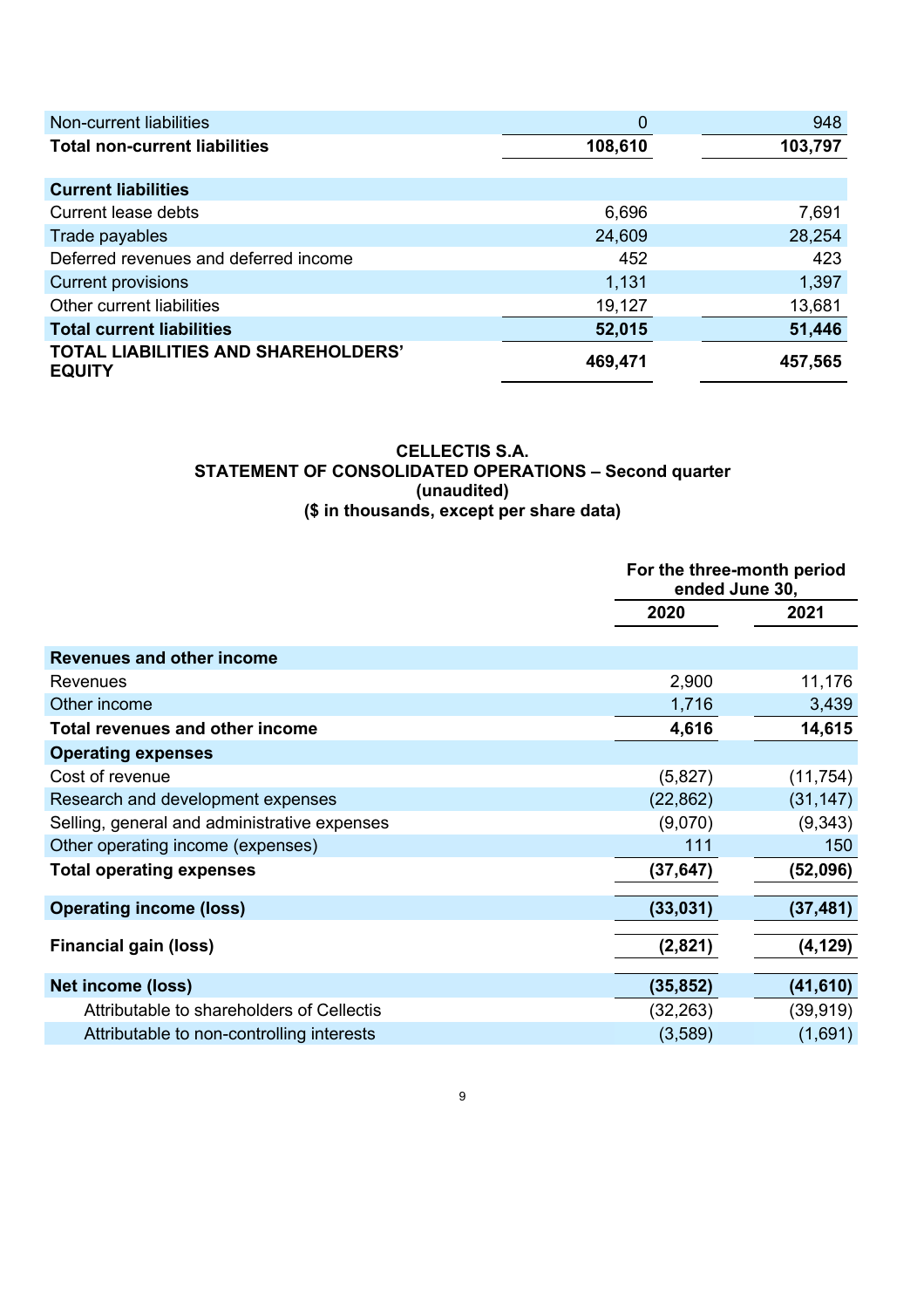| Basic net income (loss) attributable to shareholders of Cellectis<br>per share (\$/share)   | (0.76) | (0.88) |
|---------------------------------------------------------------------------------------------|--------|--------|
| Diluted net income (loss) attributable to shareholders of<br>Cellectis per share (\$/share) | (0.76) | (0.88) |

## **CELLECTIS S.A. STATEMENT OF CONSOLIDATED OPERATIONS – First six months (unaudited) (\$ in thousands, except per share data)**

|                                                                                             | For the six-month period<br>ended June 30, |           |
|---------------------------------------------------------------------------------------------|--------------------------------------------|-----------|
|                                                                                             | 2020                                       | 2021      |
|                                                                                             |                                            |           |
| <b>Revenues and other income</b>                                                            |                                            |           |
| Revenues                                                                                    | 52,993                                     | 36,777    |
| Other income                                                                                | 3,494                                      | 5,804     |
| <b>Total revenues and other income</b>                                                      | 56,487                                     | 42,581    |
| <b>Operating expenses</b>                                                                   |                                            |           |
| Cost of revenue                                                                             | (10, 428)                                  | (19, 899) |
| Research and development expenses                                                           | (43, 587)                                  | (62, 338) |
| Selling, general and administrative expenses                                                | (21, 213)                                  | (18, 219) |
| Other operating income (expenses)                                                           | 86                                         | 488       |
| <b>Total operating expenses</b>                                                             | (75, 142)                                  | (99, 968) |
| <b>Operating income (loss)</b>                                                              | (18, 655)                                  | (57, 387) |
| <b>Financial gain (loss)</b>                                                                | (635)                                      | 431       |
| <b>Net income (loss)</b>                                                                    | (19, 290)                                  | (56, 956) |
| Attributable to shareholders of Cellectis                                                   | (12, 221)                                  | (51, 787) |
| Attributable to non-controlling interests                                                   | (7,069)                                    | (5, 169)  |
| Basic net income (loss) attributable to shareholders of Cellectis<br>per share (\$/share)   | (0.29)                                     | (1.17)    |
| Diluted net income (loss) attributable to shareholders of Cellectis<br>per share (\$/share) | (0.29)                                     | (1.17)    |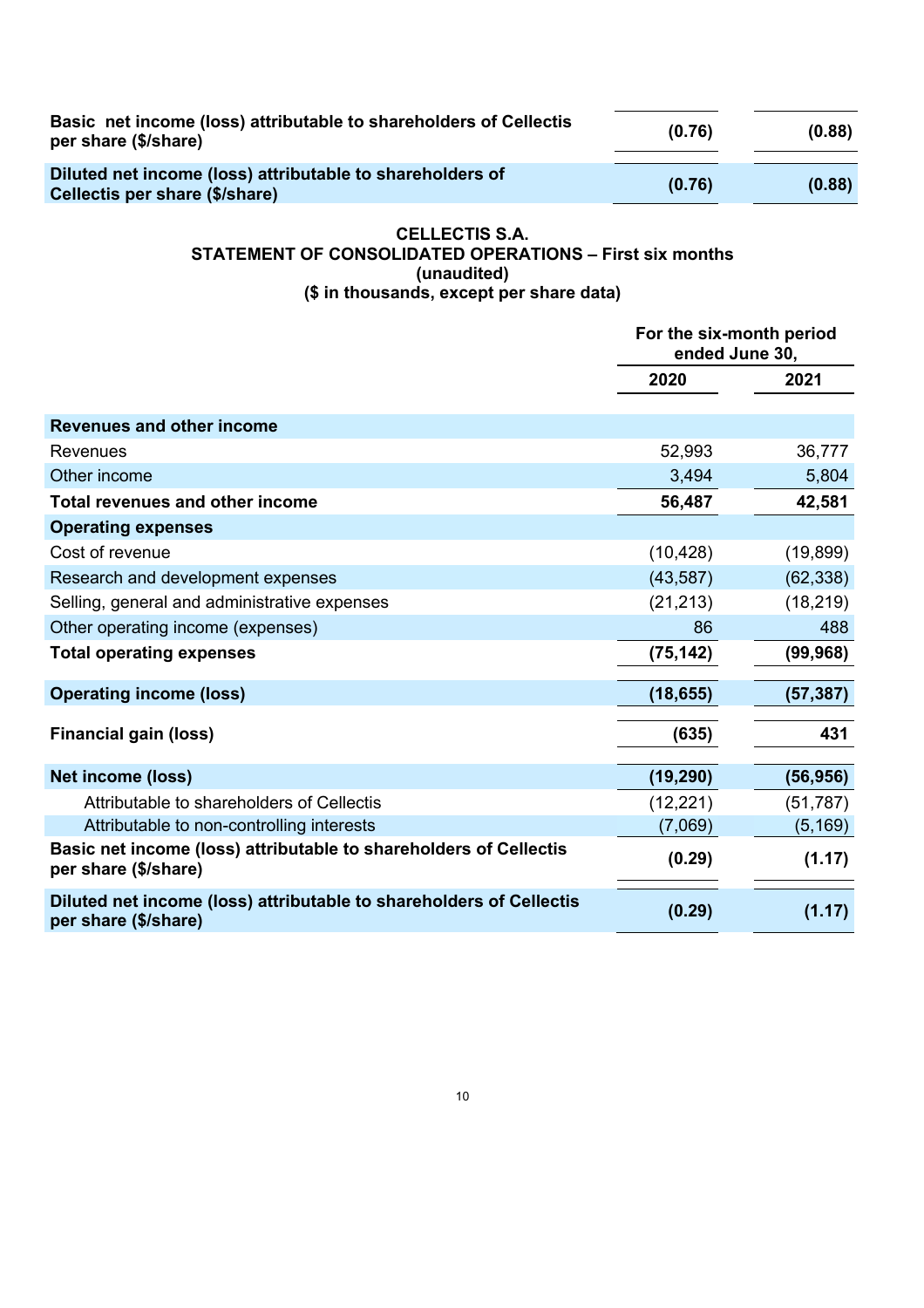#### **CELLECTIS S.A.**

#### **DETAILS OF KEY PERFORMANCE INDICATORS BY REPORTABLE SEGMENTS – Second Quarter (unaudited) - (\$ in thousands)**

|                                                                                     | For the three-month period ended<br>June 30, 2020 |                     |                                        | For the three-month period ended<br>June 30, 2021 |                     |                                 |
|-------------------------------------------------------------------------------------|---------------------------------------------------|---------------------|----------------------------------------|---------------------------------------------------|---------------------|---------------------------------|
| \$ in thousands                                                                     | <b>Plants</b>                                     | <b>Therapeutics</b> | <b>Total</b><br>reportable<br>segments | <b>Plants</b>                                     | <b>Therapeutics</b> | Total<br>reportable<br>segments |
| <b>External revenues</b>                                                            | 2,293                                             | 607                 | 2,900                                  | 11,728                                            | (552)               | 11,176                          |
| External other income                                                               |                                                   | 1,716               | 1,716                                  | 1,528                                             | 1,911               | 3,439                           |
| <b>External revenues and other income</b>                                           | 2,293                                             | 2,323               | 4,616                                  | 13,256                                            | 1,359               | 14,615                          |
| Cost of revenue                                                                     | (5, 339)                                          | (487)               | (5,827)                                | (11, 337)                                         | (418)               | (11, 754)                       |
| Research and development expenses                                                   | (2,754)                                           | (20, 107)           | (22, 862)                              | (2,810)                                           | (28, 336)           | (31, 147)                       |
| Selling, general and administrative expenses                                        | (5, 311)                                          | (3,759)             | (9,070)                                | (3, 410)                                          | (5,933)             | (9, 343)                        |
| Other operating income and expenses                                                 | (24)                                              | 135                 | 111                                    | 31                                                | 118                 | 150                             |
| <b>Total operating expenses</b>                                                     | (13, 429)                                         | (24, 218)           | (37, 647)                              | (17, 526)                                         | (34, 569)           | (52,096)                        |
| Operating income (loss) before tax                                                  | (11, 136)                                         | (21, 895)           | (33,031)                               | (4, 270)                                          | (33, 210)           | (37, 481)                       |
| Financial gain (loss)                                                               | 185                                               | (3,006)             | (2,821)                                | (294)                                             | (3,836)             | (4, 129)                        |
| Net income (loss)                                                                   | (10, 951)                                         | (24, 901)           | (35, 852)                              | (4, 564)                                          | (37, 046)           | (41, 610)                       |
| Non controlling interests                                                           | 3,589                                             |                     | 3,589                                  | 1,691                                             |                     | 1,691                           |
| Net income (loss) attributable to shareholders<br>of Cellectis                      | (7, 362)                                          | (24, 901)           | (32, 263)                              | (2, 873)                                          | (37, 046)           | (39, 919)                       |
| R&D non-cash stock-based expense<br>attributable to shareholder of Cellectis        | (21)                                              | 1,749               | 1,728                                  | 271                                               | 2,398               | 2,669                           |
| SG&A non-cash stock-based expense<br>attributable to shareholder of Cellectis       | 1,132                                             | 580                 | 1,712                                  | 373                                               | 593                 | 966                             |
| Adjustment of share-based compensation<br>attributable to shareholders of Cellectis | 1,112                                             | 2,329               | 3,441                                  | 644                                               | 2,991               | 3,635                           |
| Adjusted net income (loss) attributable to<br>shareholders of Cellectis             | (6, 250)                                          | (22, 572)           | (28, 823)                              | (2, 229)                                          | (34, 055)           | (36, 285)                       |
| Depreciation and amortization                                                       | (490)                                             | (1,657)             | (2, 147)                               | (614)                                             | (2,768)             | (3, 382)                        |
| Additions to tangible and intangible assets                                         | 207                                               | 16,003              | 16,210                                 | 39                                                | 4,688               | 4,727                           |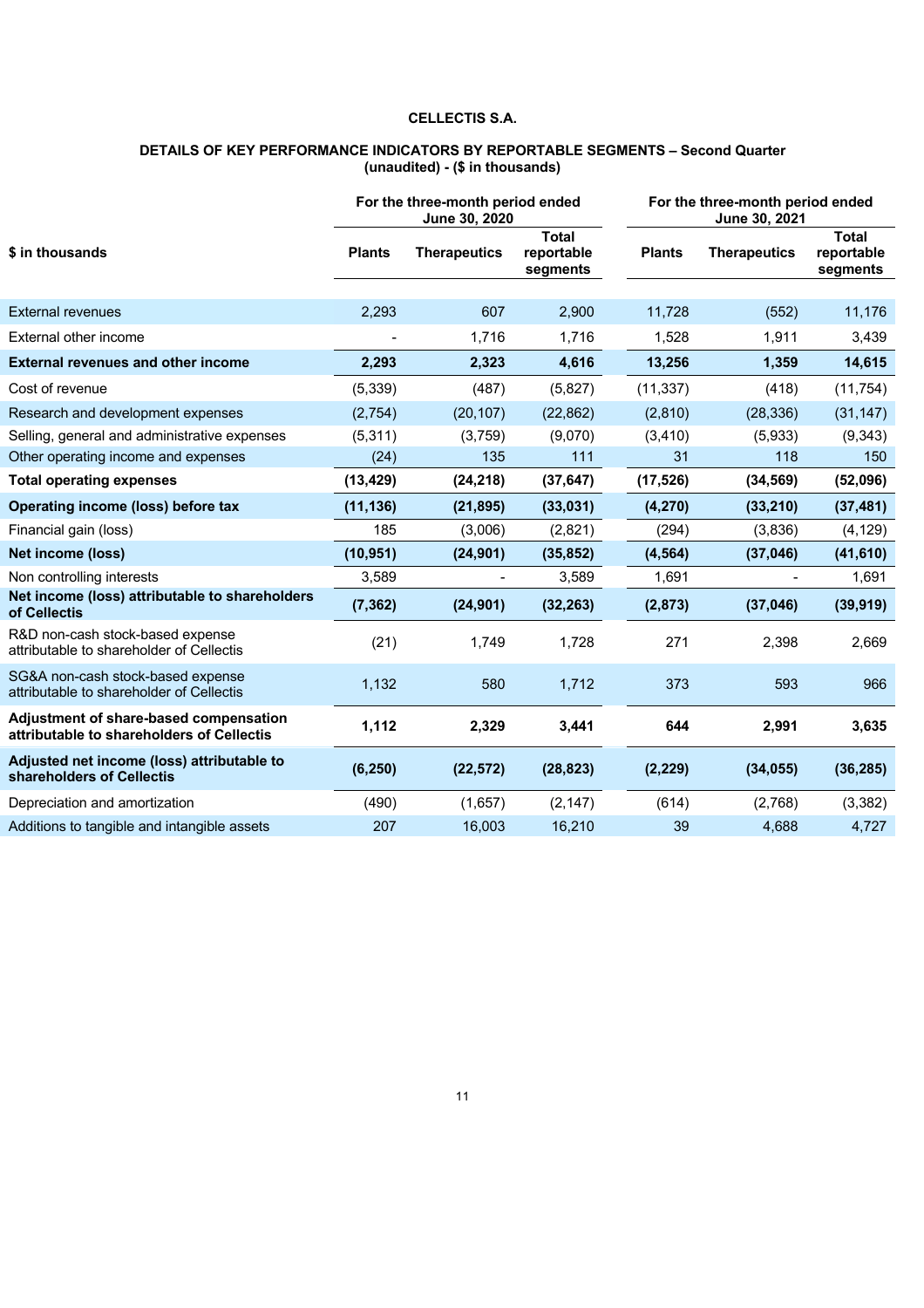# **CELLECTIS S.A. DETAILS OF KEY PERFORMANCE INDICATORS BY REPORTABLE SEGMENTS – First six-months (unaudited) - (\$ in thousands)**

|                                                                                     | For the six-month period ended<br>June 30, 2020 |                     | For the six-month period ended<br>June 30, 2021 |               |                     |                                        |
|-------------------------------------------------------------------------------------|-------------------------------------------------|---------------------|-------------------------------------------------|---------------|---------------------|----------------------------------------|
| \$ in thousands                                                                     | <b>Plants</b>                                   | <b>Therapeutics</b> | <b>Total</b><br>reportable<br>segments          | <b>Plants</b> | <b>Therapeutics</b> | <b>Total</b><br>reportable<br>segments |
|                                                                                     |                                                 |                     |                                                 |               |                     |                                        |
| <b>External revenues</b>                                                            | 4,670                                           | 48,323              | 52,993                                          | 16,716        | 20,061              | 36,777                                 |
| External other income                                                               |                                                 | 3,494               | 3,494                                           | 1,528         | 4,276               | 5,804                                  |
| <b>External revenues and other income</b>                                           | 4,670                                           | 51,817              | 56,487                                          | 18,244        | 24,337              | 42,581                                 |
| Cost of revenue                                                                     | (9,219)                                         | (1, 207)            | (10, 428)                                       | (18, 706)     | (1, 194)            | (19, 899)                              |
| Research and development expenses                                                   | (5,388)                                         | (38, 199)           | (43, 587)                                       | (5,836)       | (56, 503)           | (62, 338)                              |
| Selling, general and administrative expenses                                        | (11, 774)                                       | (9, 439)            | (21, 213)                                       | (7, 528)      | (10, 691)           | (18, 219)                              |
| Other operating income and expenses                                                 | (44)                                            | 131                 | 86                                              | 7             | 482                 | 489                                    |
| <b>Total operating expenses</b>                                                     | (26, 426)                                       | (48, 715)           | (75, 142)                                       | (32,063)      | (67, 905)           | (99, 968)                              |
| Operating income (loss) before tax                                                  | (21, 756)                                       | 3,102               | (18, 655)                                       | (13, 818)     | (43, 569)           | (57, 387)                              |
| Net financial gain (loss)                                                           | (148)                                           | (487)               | (635)                                           | (584)         | 1,015               | 431                                    |
| Net income (loss)                                                                   | (21, 904)                                       | 2,615               | (19, 290)                                       | (14, 402)     | (42, 554)           | (56, 956)                              |
| Non controlling interests                                                           | 7,069                                           |                     | 7,069                                           | 5,169         |                     | 5,169                                  |
| Net income (loss) attributable to shareholders<br>of Cellectis                      | (14, 835)                                       | 2,615               | (12, 221)                                       | (9, 233)      | (42, 554)           | (51, 787)                              |
| R&D non-cash stock-based expense attributable<br>to shareholder of Cellectis        | 573                                             | 4,177               | 4,750                                           | 532           | 3,703               | 4,235                                  |
| SG&A non-cash stock-based expense<br>attributable to shareholder of Cellectis       | 1,879                                           | 1,667               | 3,546                                           | (918)         | 916                 | (2)                                    |
| Adjustment of share-based compensation<br>attributable to shareholders of Cellectis | 2,452                                           | 5,844               | 8,296                                           | (385)         | 4,619               | 4,233                                  |
| Adjusted net income (loss) attributable to<br>shareholders of Cellectis             | (12, 383)                                       | 8,459               | (3,924)                                         | (9,619)       | (37, 935)           | (47, 554)                              |
| Depreciation and amortization                                                       | (980)                                           | (3,212)             | (4, 192)                                        | (1,218)       | (5,954)             | (7, 173)                               |
| Additions to tangible and intangible assets                                         | 355                                             | 29,832              | 30,187                                          | 308           | 11,020              | 11,327                                 |

**Note Regarding Use of Non-GAAP Financial Measures**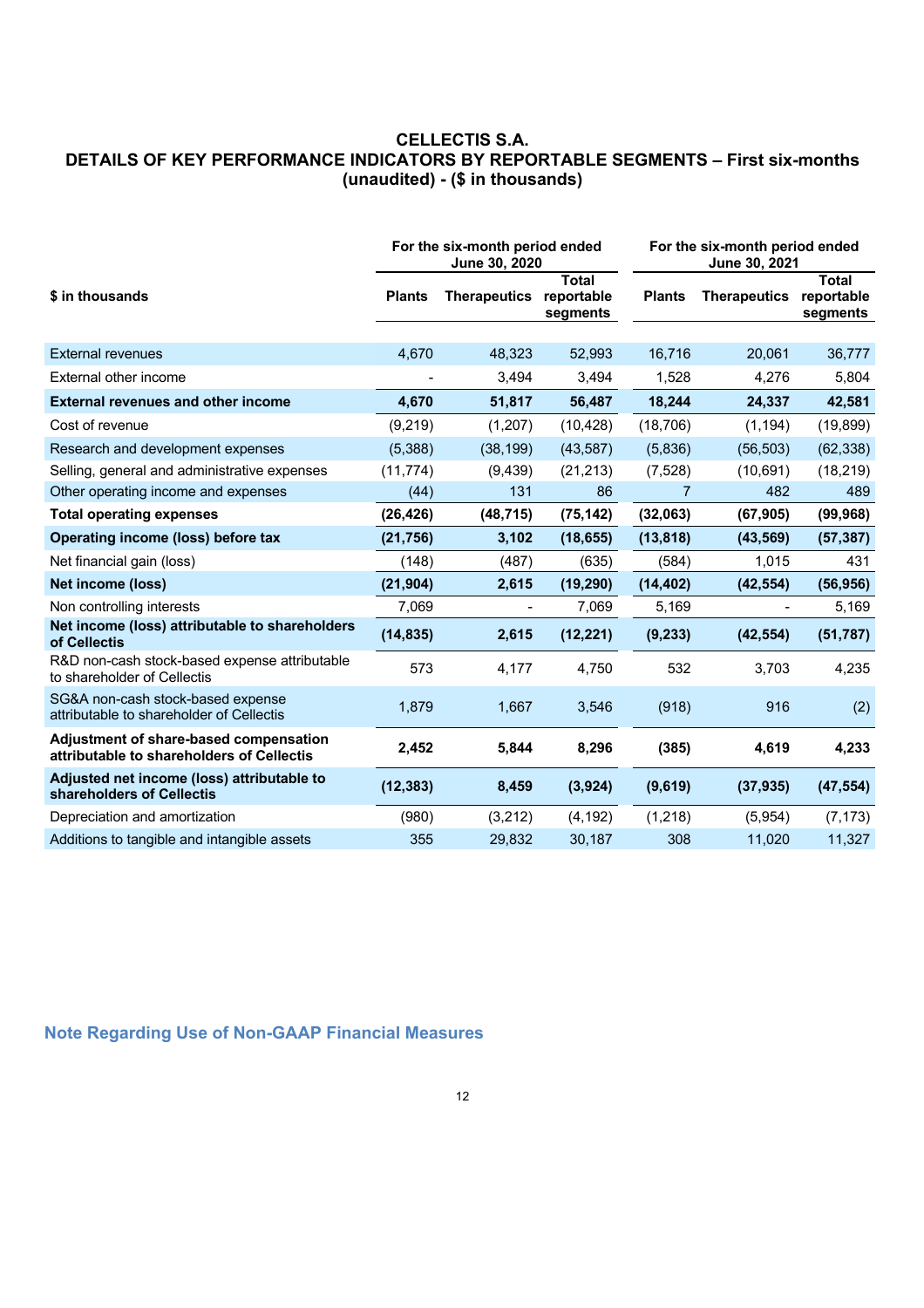Cellectis S.A. presents adjusted net income (loss) attributable to shareholders of Cellectis in this press release. Adjusted net income (loss) attributable to shareholders of Cellectis is not a measure calculated in accordance with IFRS. We have included in this press release a reconciliation of this figure to net income (loss) attributable to shareholders of Cellectis, which is the most directly comparable financial measure calculated in accordance with IFRS. Because adjusted net income (loss) attributable to shareholders of Cellectis excludes Non-cash stock-based compensation expense—a non-cash expense, we believe that this financial measure, when considered together with our IFRS financial statements, can enhance an overall understanding of Cellectis' financial performance. Moreover, our management views the Company's operations, and manages its business, based, in part, on this financial measure. In particular, we believe that the elimination of Non-cash stock-based expenses from Net income (loss) attributable to shareholders of Cellectis can provide a useful measure for period-to-period comparisons of our core businesses. Our use of adjusted net income (loss) attributable to shareholders of Cellectis has limitations as an analytical tool, and you should not consider it in isolation or as a substitute for analysis of our financial results as reported under IFRS. Some of these limitations are: (a) other companies, including companies in our industry which use similar stock-based compensation, may address the impact of Non-cash stock- based compensation expense differently; and (b) other companies may report adjusted net income (loss) attributable to shareholders or similarly titled measures but calculate them differently, which reduces their usefulness as a comparative measure. Because of these and other limitations, you should consider adjusted net income (loss) attributable to shareholders of Cellectis alongside our IFRS financial results, including Net income (loss) attributable to shareholders of Cellectis.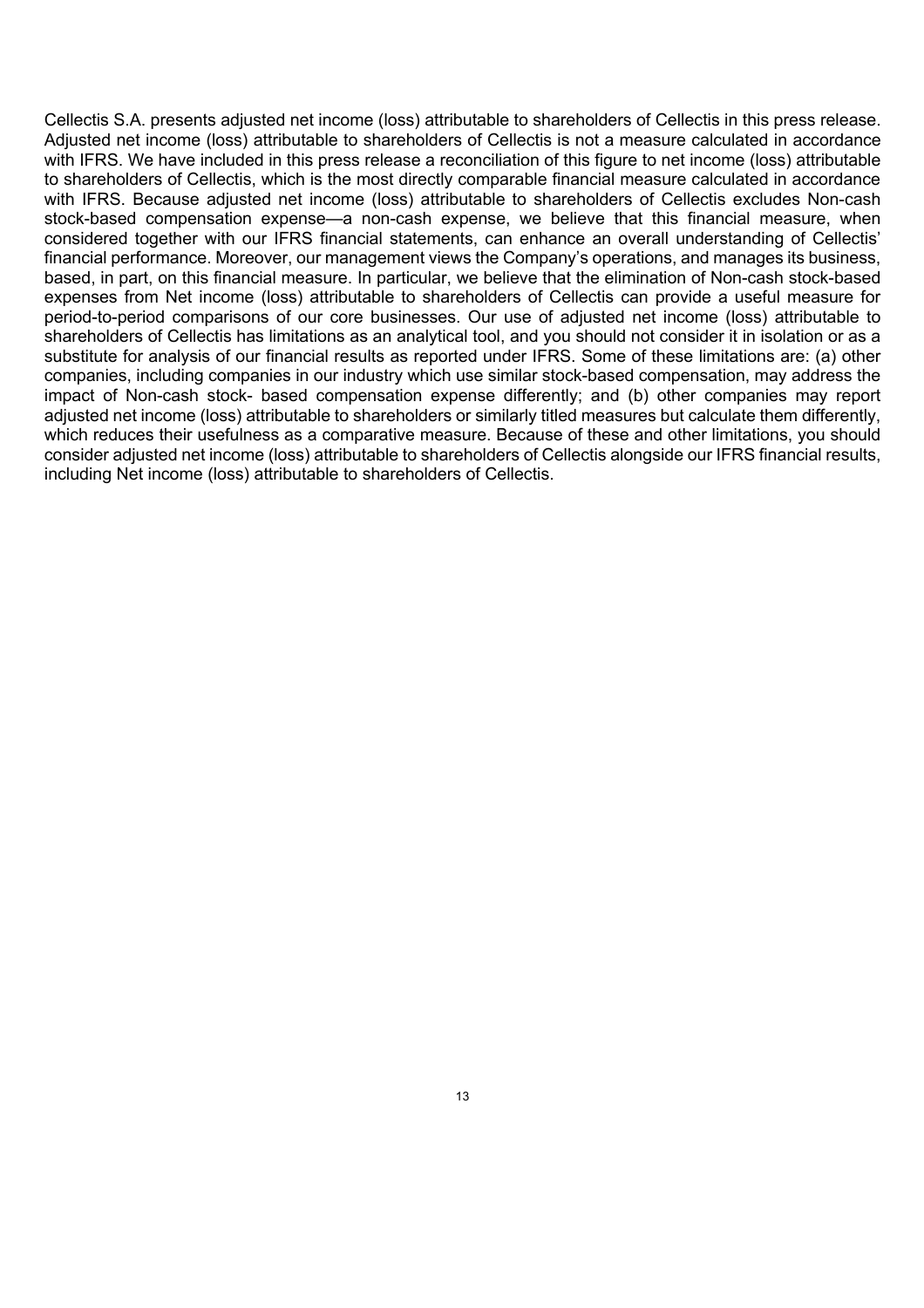# **RECONCILIATION OF IFRS TO NON-IFRS NET INCOME – Second quarter (unaudited) (\$ in thousands, except per share data)**

|                                                                                                       | For the three-month period<br>ended June 30, |            |
|-------------------------------------------------------------------------------------------------------|----------------------------------------------|------------|
|                                                                                                       | 2020                                         | 2021       |
| Net income (loss) attributable to shareholders of Cellectis                                           | (32, 263)                                    | (39, 919)  |
| Adjustment:<br>Non-cash stock-based compensation expense attributable to<br>shareholders of Cellectis | 3,441                                        | 3,635      |
| Adjusted net income (loss) attributable to shareholders of<br><b>Cellectis</b>                        | (28, 823)                                    | (36, 284)  |
| Basic Adjusted net income (loss) attributable to shareholders<br>of Cellectis (\$/share)              | (0.68)                                       | (0.80)     |
| Weighted average number of outstanding shares, basic<br>$(units)$ (1)                                 | 42,472,49                                    | 45,461,310 |
| Diluted Adjusted net income (loss) attributable to<br>shareholders of Cellectis (\$/share) (1)        | (0.68)                                       | (0.80)     |
| Weighted average number of outstanding shares, diluted<br>$(units)$ $(1)$                             | 42,512,37                                    | 45,461,310 |
|                                                                                                       |                                              |            |

*(1) When we have adjusted net loss, in accordance with IFRS, we use the Weighted average number of outstanding shares, basic to compute the Diluted adjusted net income (loss) attributable to shareholders of Cellectis (\$/share). When we have adjusted net income, in accordance with IFRS, we use the Weighted average number of outstanding shares, diluted to compute the Diluted adjusted net income (loss) attributable to shareholders of Cellectis (\$/share)*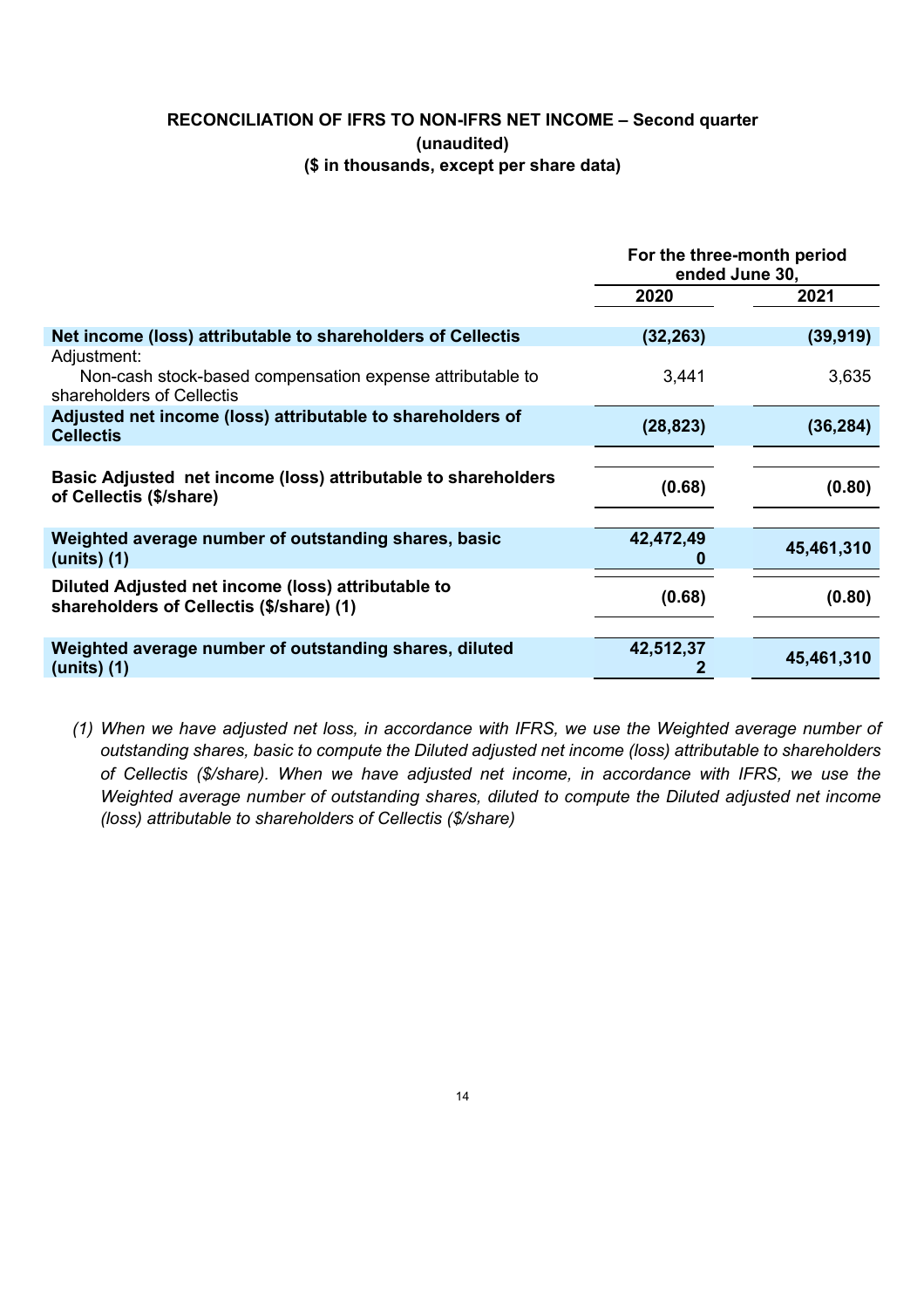# **RECONCILIATION OF IFRS TO NON-IFRS NET INCOME – First six months (unaudited) (\$ in thousands, except per share data)**

|                                                                                                       | For the six-month period<br>ended June 30, |              |
|-------------------------------------------------------------------------------------------------------|--------------------------------------------|--------------|
|                                                                                                       | 2020                                       | 2021         |
| Net income (loss) attributable to shareholders of Cellectis                                           | (12, 221)                                  | (51, 787)    |
| Adjustment:<br>Non-cash stock-based compensation expense attributable to<br>shareholders of Cellectis | 8,296                                      | 4,233        |
| Adjusted net income (loss) attributable to shareholders of<br><b>Cellectis</b>                        | (3,924)                                    | (47, 554)    |
| Basic Adjusted net income (loss) attributable to shareholders<br>of Cellectis (\$/share)              | (0.09)                                     | (1.08)       |
| Weighted average number of outstanding shares, basic (units)<br>(1)                                   | 42,469,080                                 | 44, 163, 914 |
| Diluted Adjusted net income (loss) attributable to shareholders<br>of Cellectis (\$/share) (1)        | (0.09)                                     | (1.08)       |
| Weighted average number of outstanding shares, diluted<br>$(units)$ $(1)$                             | 42,499,826                                 | 44, 163, 914 |

*(1) When we have adjusted net loss, in accordance with IFRS, we use the Weighted average number of outstanding shares, basic to compute the diluted adjusted net income (loss) attributable to shareholders of Cellectis (\$/share). When we have adjusted net income, in accordance with IFRS, we use the Weighted average number of outstanding shares, diluted to compute the Diluted adjusted net income (loss) attributable to shareholders of Cellectis (\$/share)*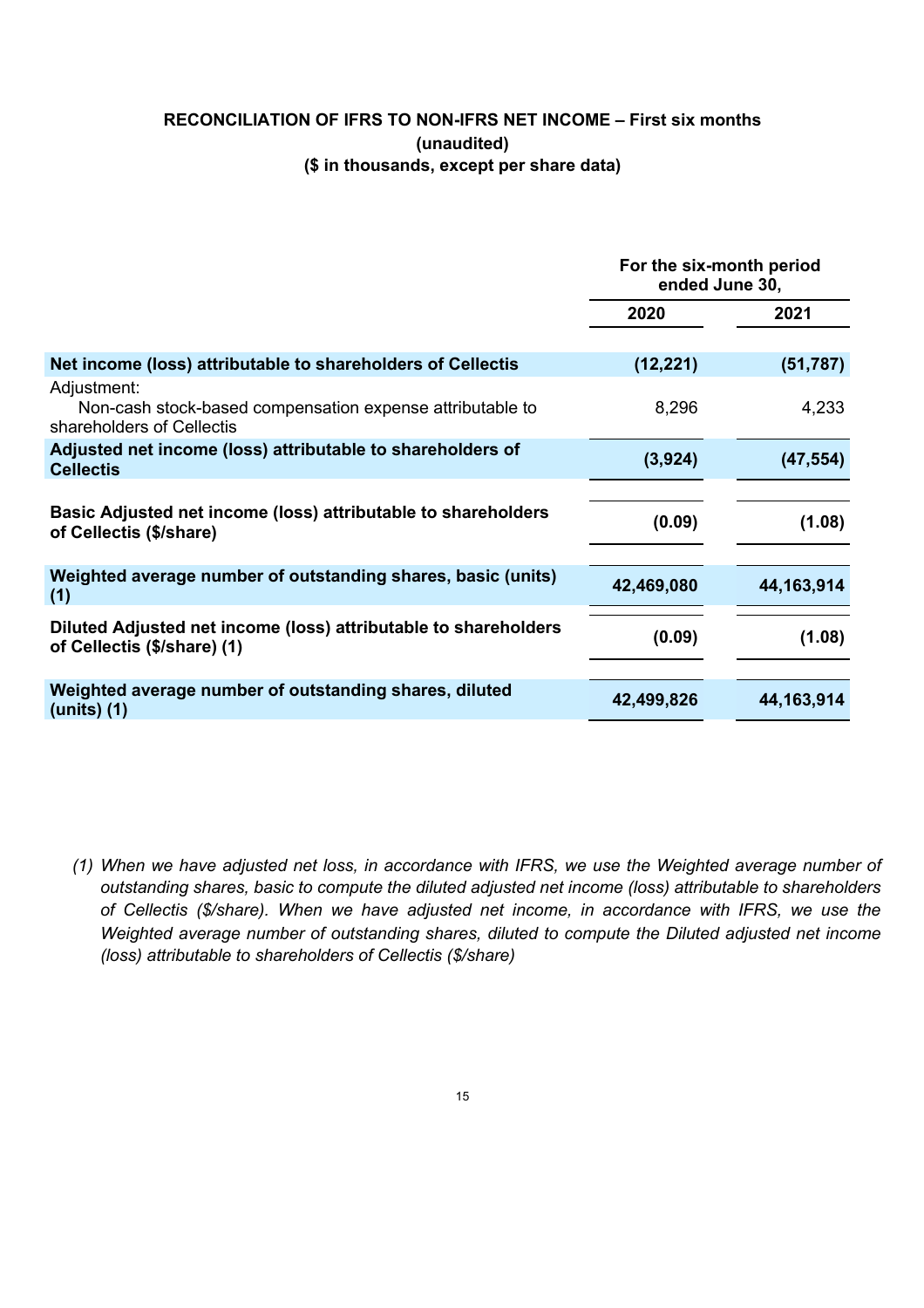## **About Cellectis**

Cellectis is a gene editing company, developing first of its kind therapeutic products. Cellectis utilizes an allogeneic approach for CAR-T immunotherapies in oncology, pioneering the concept of off-the-shelf and readyto-use gene-edited CAR T-cells to treat cancer patients, and a platform to make therapeutic gene editing in hematopeitic stem cells for various diseases. As a clinical-stage biopharmaceutical company with over 21 years of expertise in gene editing, Cellectis is developing life-changing product candidates utilizing TALEN®, its gene editing technology, and PulseAgile, its pioneering electroporation system to harness the power of the immune system in order to treat diseases with unmet medical needs.

As part of its commitment to a cure, Cellectis remains dedicated to its goal of providing life-saving UCART product candidates for multiple cancers including r/r AML), r/r B-ALL and r/r MM. .HEAL is a new platform focusing on hematopeitic stem cells to treat blood disorders, immunodeficiencies and lysosomal storage diseases.

Cellectis headquarters are in Paris, France, with locations in New York, New York and Raleigh, North Carolina. Cellectis is listed on the Nasdaq Global Market (ticker: CLLS) and on Euronext Growth (ticker: ALCLS). For more information, visit www.cellectis.com.

Follow Cellectis on social media: @cellectis, LinkedIn and YouTube. TALEN® is a registered trademark owned by Cellectis.

#### **For further information, please contact:**

#### **Media contacts:**

Margaret Gandolfo, Senior Manager Communications, 646-628-0300, Margaret.gandolfo@cellectis.com Sheryl Seapy, Real Chemistry, 213-262-9390, sseapy@realchemistry.com

#### **IR contact:**

Eric Dutang, Chief Financial Officer, 646-630-1748, eric.dutang@cellectis.com

#### **Disclaimer**

This presentation contains "forward-looking" statements within the meaning of applicable securities laws, including the Private Securities Litigation Reform Act of 1995. Forward-looking statements may be identified by words such as at this time," "anticipate," "believe," "could," "expect," "on track," "plan," "designed to," "foresee," "look forward," "will," "would" or the negative of these and similar expressions. These forward-looking statements, which are based on our management's current expectations and assumptions and on information currently available to management, include statements about our research and development projects and priorities, our pre-clinical project development efforts, the timing and progress of clinical trials (including with respect to patient enrollment and follow-up), the timing of our presentation of clinical data, the adequacy of our supply of clinical vials, the timing of completion of construction of our Raleigh, North Carolina manufacturing facility, operational capabilities at our manufacturing facilities, the sufficiency of cash to fund our operations. These forward-looking statements are made in light of information currently available to us and are subject to numerous risks and uncertainties, including with respect to the numerous risks associated with biopharmaceutical product candidate development as well as the duration and severity of the COVID-19 pandemic and governmental and regulatory measures implemented in response to the evolving situation. With respect to our cash runway, our operating plans, including product development plans, may change as a result of various factors, including factors currently unknown to us. Furthermore, many other important factors, including those described in our Annual Report on Form 20-F and the financial report (including the management report) for the year ended December 31, 2020 and subsequent filings Cellectis makes with the